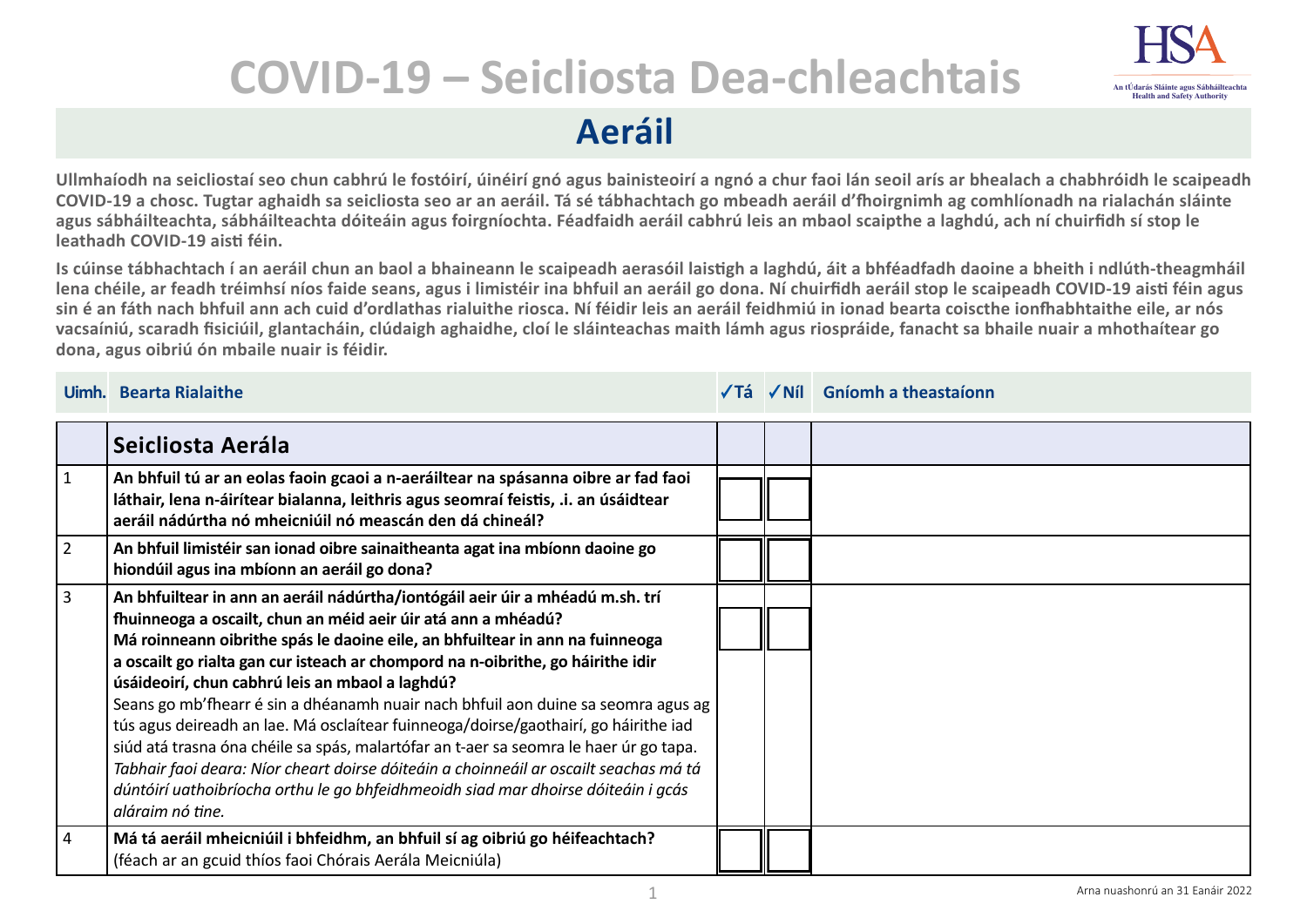|                | Uimh. Bearta Rialaithe                                                                                                                                                                                                                                                                                                                                                                                                                        |  | $\sqrt{I}$ á $\sqrt{N}$ il Gníomh a theastaíonn |
|----------------|-----------------------------------------------------------------------------------------------------------------------------------------------------------------------------------------------------------------------------------------------------------------------------------------------------------------------------------------------------------------------------------------------------------------------------------------------|--|-------------------------------------------------|
| 5              | An bhfuil aon ghnéithe sa spás oibre a d'fhéadfadh cur isteach ar an aeráil? m.sh.<br>an bhfuil innealra mór in úsáid a d'fhéadfadh cur isteach ar thras-sruth aeir, nó<br>rudaí sa bhealach ar ghaothairí, srl.?                                                                                                                                                                                                                             |  |                                                 |
| 6              | An bhfuil méid an spáis/na spásanna oibre agus líon na ndaoine ann curtha<br>san áireamh? Dá mhéad é méid an spáis, is é is lú an baol toisc gur mó seans go<br>gcaolófar na braoiníní víris agus gur lú seans go rachaidh líon na mbraoiníní sin i<br>dtreise. Dá mhéad daoine a bhíonn ann, is é is mó cáithníní a bheidh ann agus is<br>é is mó an gá a bheidh le níos mó aerála. Féadfaidh laghdú ar líon na ndaoine an<br>baol a laghdú. |  |                                                 |
| $\overline{7}$ | An bhfuil aon ghníomhaíochtaí oibre a mhéadaíonn ar an mbaol sainaitheanta?<br>i. d'fhéadfadh gníomhaíochtaí a chuireann daoine ag análú níos doimhne, ar nós<br>saothar fisiciúil nó béicíl, cruthú aerasól a mhéadú chomh maith leis an mbaol<br>scaipthe, agus d'fhéadfadh go dteastódh aeráil bhreise nó bearta rialaithe eile dá<br>bharr.                                                                                               |  |                                                 |
| 8              | An bhfuil na bearta rialaithe ar fad, lena n-áirítear na bearta aerála, curtha in iúl<br>do do chuid oibrithe agat ionas go dtuigfidís an chaoi a gcabhróidh na bearta sin<br>le scaipeadh COVID-19 san ionad oibre a chosc?                                                                                                                                                                                                                  |  |                                                 |
|                | Seicliosta le haghaidh Córais Aerála Meicniúla (Téamh,<br>Aeráil agus Aerchóiriú – HVAC) (má tá a leithéid i bhfeidhm)                                                                                                                                                                                                                                                                                                                        |  |                                                 |
| 9              | An bhfuil an córas meicniúil á úsáid i gceart agus ag obair go héifeachtach de<br>réir a dhearaidh? Tá sé tábhachtach go gcinntítear go n-úsáidtear córais aerála<br>meicniúla agus/nó eastarraingteoirí i gceart. Má tá aon éiginnteacht ann faoina<br>leithéid, téigh i dteagmháil leis an déantúsóir nó le d'innealtóir seirbhíse.                                                                                                         |  |                                                 |
| 10             | An bhfuil an córas aerála meicniúla á chothabháil go rialta, de réir threoracha an<br>déantúsóra, ag duine oilte agus cumasach? Caithfear na scagairí cearta a úsáid de<br>réir shonraíochtaí an déantúsóra agus caithfidh na scagairí aeir a bheith ar an méid<br>cheart agus laistigh den tsaolré seirbhíse mholta.                                                                                                                         |  |                                                 |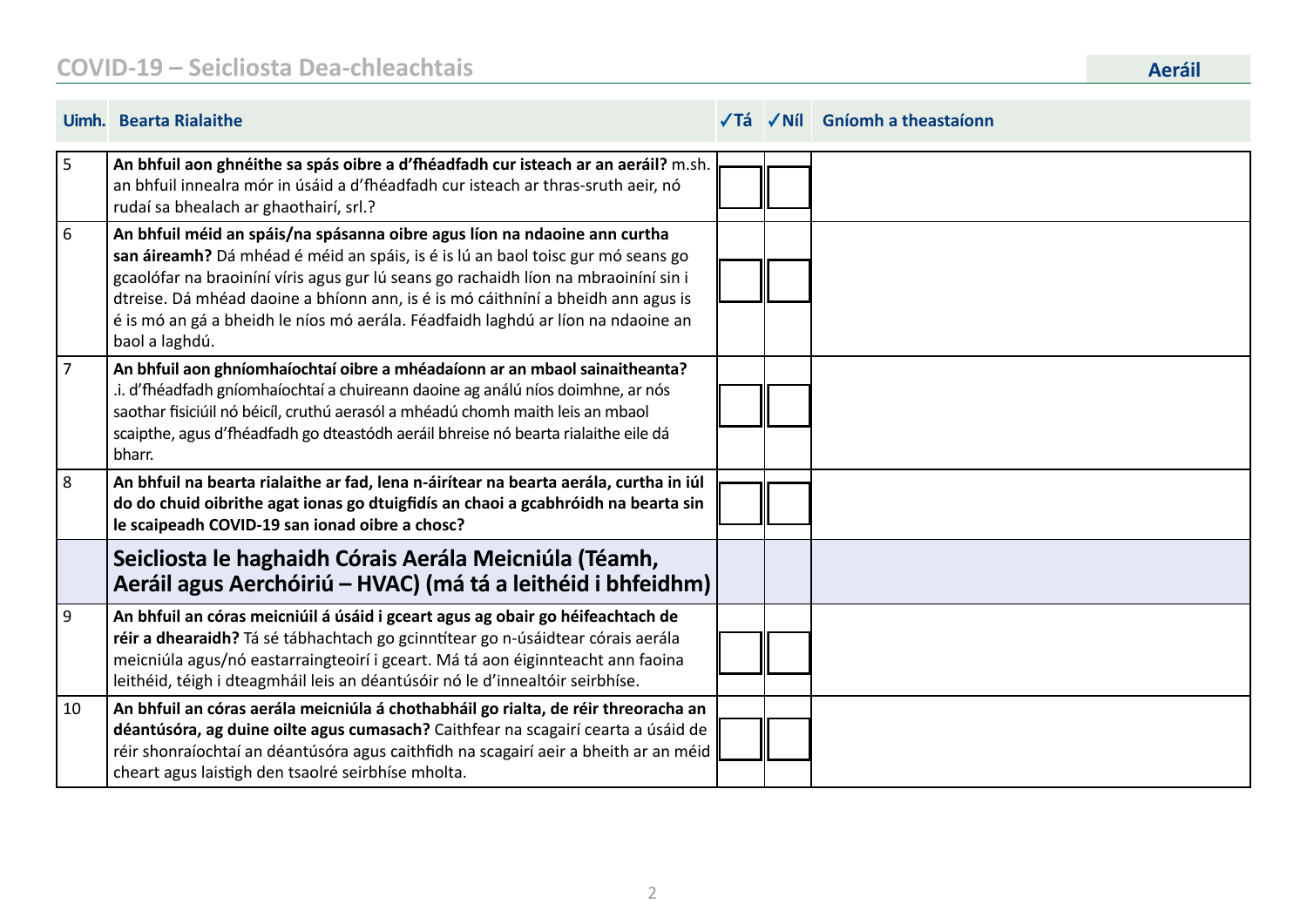|    | <b>Uimh.</b> Bearta Rialaithe                                                                                                                                                                                                                                                                                                                                                                                                                                                                              |  | √Tá √Níl Gníomh a theastaíonn |
|----|------------------------------------------------------------------------------------------------------------------------------------------------------------------------------------------------------------------------------------------------------------------------------------------------------------------------------------------------------------------------------------------------------------------------------------------------------------------------------------------------------------|--|-------------------------------|
| 11 | An bhfuiltear in ann an córas a bharrfheabhsú chun na hathruithe aeir/an iontógáil<br>aeir úir a mhéadú a oiread agus is féidir?.i. ba cheart líon an aeir úir a mhéadú agus<br>an athshruthú a laghdú a oiread agus is féidir, de réir mar is féidir leis na córais. Ná<br>hathraigh na socruithe meicniúla gan comhairle a fháil ó shaineolaí.                                                                                                                                                           |  |                               |
| 12 | An bhfuil an t-athshruthú aeir múchta más féidir? Ba cheart athshruthú aeir a<br>sheachaint más féidir nó seans go mbeidh an t-aer le scagadh (m.sh. trí scagaire HEPA).                                                                                                                                                                                                                                                                                                                                   |  |                               |
| 13 | An bhfuil an córas aerála á fhágáil ar siúl a fhad agus is féidir?.i. tá sé ar siúl seasta,<br>nó ar feadh tréimhsí fada roimh agus tar éis an spás a úsáid/daoine a bheith sa spás,<br>ar nós uaireanta feidhmithe HVAC a leathnú chun do dtosóidh sé dhá uair an chloig<br>sula dtagann aon duine isteach san fhoirgneamh agus go leanfaidh sé ar aghaidh dhá<br>uair an chloig i ndiaidh do gach duine an foirgneamh a fhágáil.                                                                         |  |                               |
| 14 | An bhfuil socruithe aerála de réir éilimh múchta, nuair is gá?                                                                                                                                                                                                                                                                                                                                                                                                                                             |  |                               |
| 15 | Má tá siad ann, an bhfuil eastarraingteoirí i seomraí leithris/scíthe/feistis ag<br>oibriú mar is ceart agus ar siúl seasta?                                                                                                                                                                                                                                                                                                                                                                               |  |                               |
| 16 | An bhfuil machnamh déanta agat ar thionchar féideartha aon athrú a dhéantar<br>ar na córais aerála?.i. leibhéil chompoird na n-oibrithe, agus go gcomhlíontar fós<br>rialacháin sláinte agus sábháilteachta, sábháilteachta dóiteáin nó foirgníochta?                                                                                                                                                                                                                                                      |  |                               |
| 17 | An bhfuil machnamh déanta agat ar threo an tsreafa aeir?.i. seachain sreabhadh<br>aeir a dhírítear ar dhaoine faoi leith nó thar ghrúpa daoine.                                                                                                                                                                                                                                                                                                                                                            |  |                               |
| 18 | An bhfuil an córas/na córais aerála seiceáilte chun a chinntiú nach bhfuil aer á<br>athshruthú chuig limistéir eile san ionad oibre ina bhfuil an aeráil go dona agus ina<br>bhféadfaí oibrithe a nochtadh?                                                                                                                                                                                                                                                                                                |  |                               |
|    | Limistéir san áit oibre ina bhfuil an aeráil go dona                                                                                                                                                                                                                                                                                                                                                                                                                                                       |  |                               |
| 19 | An bhfuil aon limistéar san áit oibre ina bhfuil an aeráil go donam.sh. limistéir oibre<br>dhúnta a úsáidtear go rialta agus nach bhfuil aon aeráil nádúrtha ná mheicniúil<br>iontu, limistéir nach bhfuil aon soláthar aeir ó lasmuigh iontu, nó a bhíonn plúchta<br>nó a mbíonn boladh bréan iontu. D'fhéadfadh monatóirí CO2 cabhrú le limistéir<br>ina bhfuil an aeráil go dona a chinneadh. Féach ar chuid C9 Aeráil den Phrótacal<br>Idirthréimhseach, Transitional Protocol: Good Practice Guidance |  |                               |